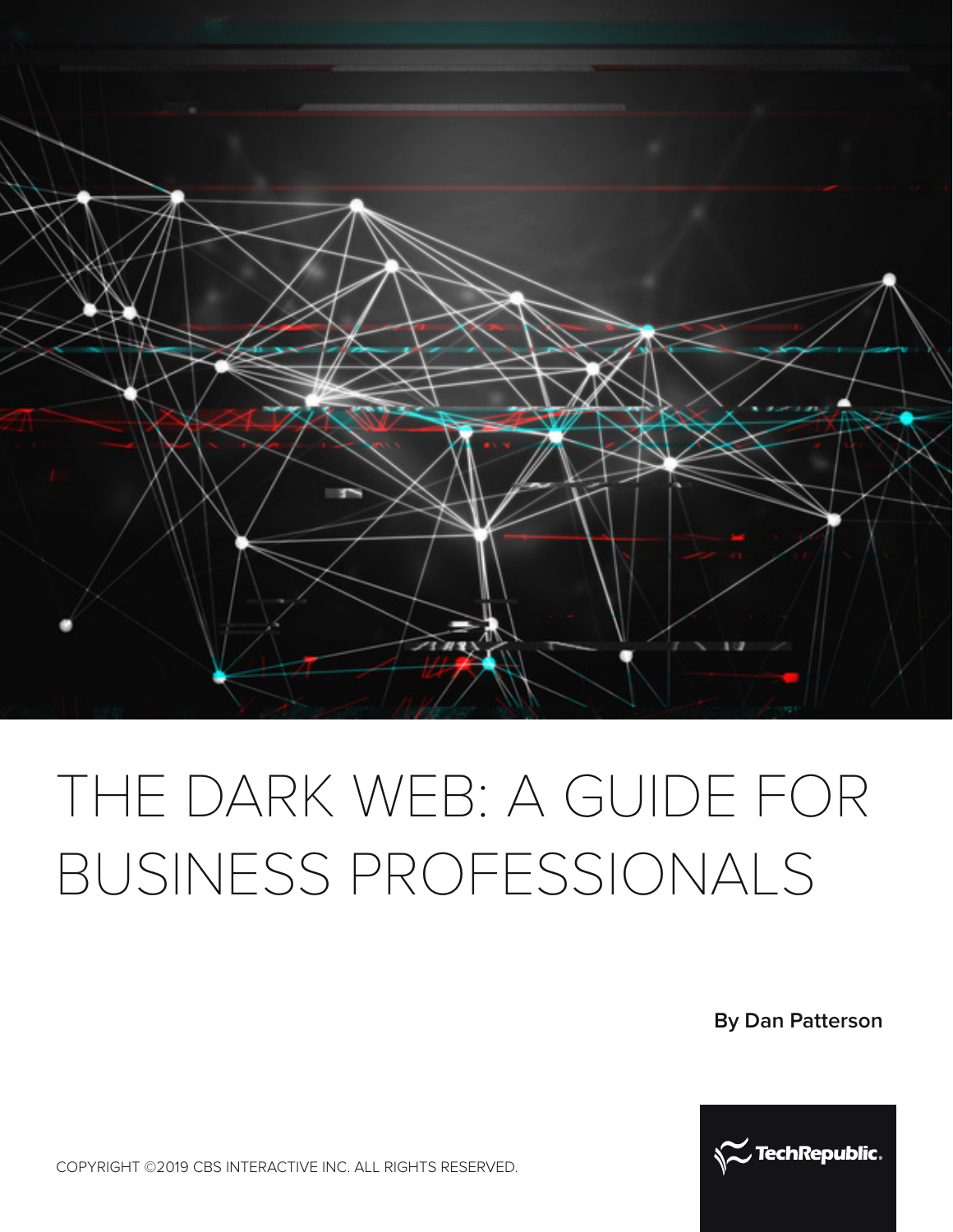## INTRODUCTION

Hacking is a fact of life for businesses and consumers alike. Often, leaked data surfaces and is sold to miscreants—hackers, shady government organizations, and other bad actors—on the Dark Web.

The Dark Web—or dark net, backweb, onionweb—is frequently misunderstood. The network is used by legitimate actors, like law enforcement organizations, cryptologists, and journalists as often as by malefactors and criminals.

Here's a look at how the Dark Web works, the content that populates the encrypted internet, and the encryption tools needed to safely navigate the network.

## EXECUTIVE SUMMARY

- **• What is the Dark Web?** Much like the internet—or clearnet—that billions of people access every day from mobile and desktop devices, the Dark Web is a network of websites, forums, and communication tools like email. What differentiates the Dark Web from the clearnet is that users are required to run a suite of security tools that help anonymize web traffic. The Dark Web is used for both nefarious and reputable purposes. Criminals exploit the network's anonymity to sell guns, drugs, and humans, while organizations like the UN and Facebook use encryption to protect dissidents in oppressive countries.
- **• Why does the Dark Web matter?** The Dark Web matters for two significant reasons: ideology and practicality. Where encryption exists, there also exists a large market of users who want to remain anonymous.
- **• Who does the Dark Web affect?** The Dark Web affects every internet user. If your data was leaked as part of a government or corporate hack, it's for sale on the Dark Web.
- **• How is the Dark Web accessed?** The Dark Web is most commonly accessed using the [Tor](https://www.techrepublic.com/article/tor-the-smart-persons-guide/) security suite and the [Tails](https://www.techrepublic.com/article/getting-started-with-tails-the-encrypted-leave-no-trace-operating-system/) flash-bootable operating system.

## WHAT IS THE DARK WEB?

The Dark Web is a network of websites and servers that use encryption to obscure traffic. Dark Web sites require the .onion top-level domain, use non-memorable URL strings, and can be accessed only by using the open source, security-focused [Tor browser](https://www.techrepublic.com/article/tor-the-smart-persons-guide/). Because it's portable and disposable, [Tails](https://www.techrepublic.com/article/getting-started-with-tails-the-encrypted-leave-no-trace-operating-system/), a Linux-based operating system that boots from a flash drive, adds a layer of security to Deep Web activity.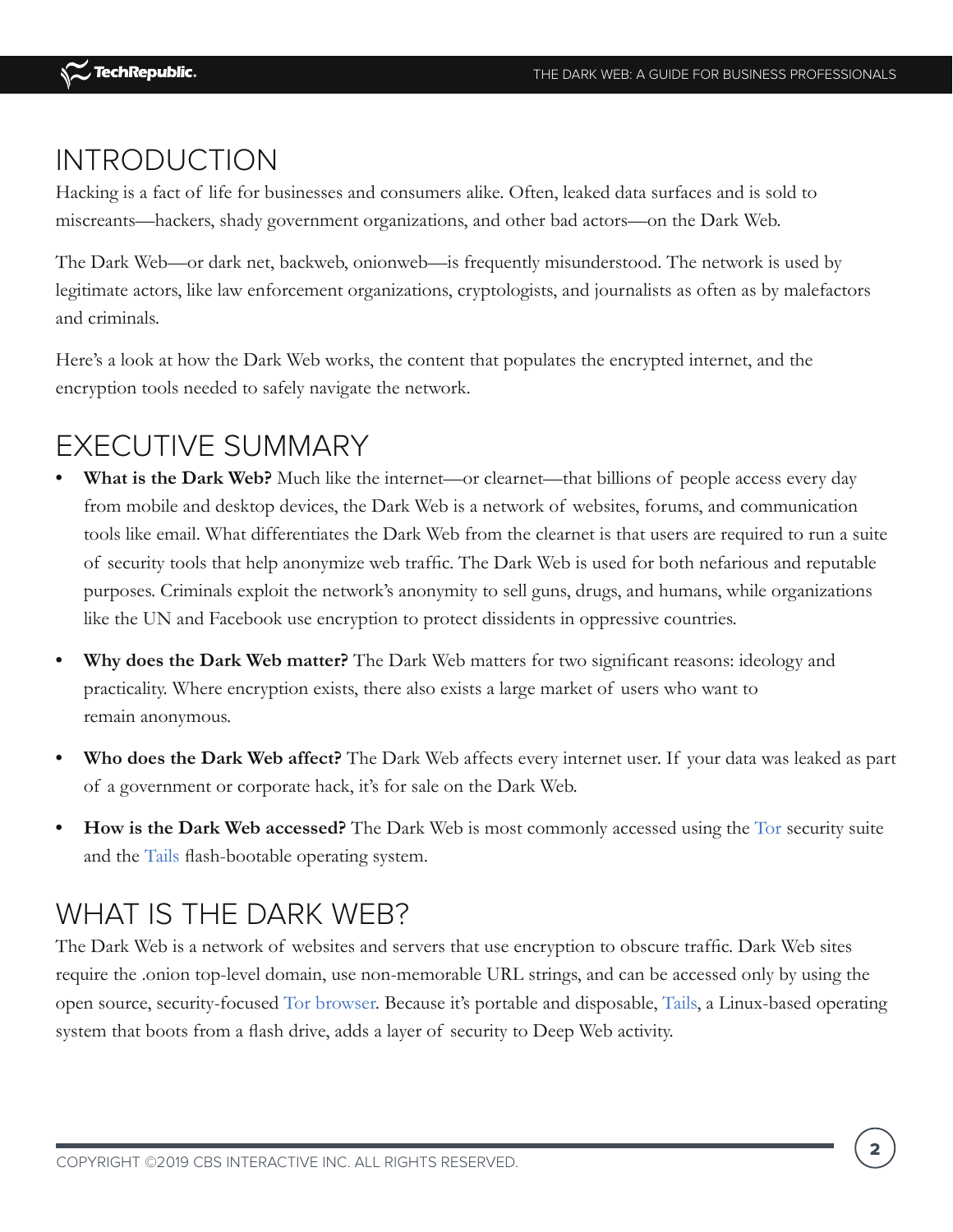Because the tools required to access Dark Web sites help protect user—and server—anonymity, in the past decade the Dark Web has become a magnet for criminal activity. The Silk Road, an eBay-like market for drugs and weapons, famously helped establish the market for peer-to-peer anonymous criminal commerce. The site grabbed mainstream headlines in 2013 when it was [taken down by the FBI](https://en.wikipedia.org/wiki/Silk_Road_(marketplace)#Arrest_and_trial_of_Ross_Ulbricht). In its place rose a number of [copycat markets](http://www.zdnet.com/article/silk-road-dark-web-marketplace-just-does-not-want-to-die/). The negative press, coupled with [YouTube horror stories,](https://www.youtube.com/results?search_query=Dark+Web) glued the Dark Web's reputation to illicit behavior. Today, the Dark Web markets sell drugs, [weapons,](https://www.cnet.com/news/most-weapons-on-the-dark-web-come-from-us-study-finds/) malicious software, and piles of consumer and sensitive corporate data.

But the Dark Web is not all bad news. ProPublica, a well-respected investigative news organization, has [a](https://www.propublica.org/podcast/item/why-propublica-joined-the-dark-web)  [Dark Web site](https://www.propublica.org/podcast/item/why-propublica-joined-the-dark-web) to help the company securely communicate with sources. The United Nations law enforcement department, the Office on Drugs and Crime, [monitors the Dark Web](http://www.unodc.org/wdr2016/) and shares data with the public and global police organizations. Even Facebook, the world's largest social network, has [a Dark Web site](https://www.facebook.com/notes/facebook-over-tor/1-million-people-use-facebook-over-tor/865624066877648) relied on by more than one million users per month.

- **What is the clearnet?** Clearnet sites are sites that track user data, drop cookies, and share IP data. Examples of the clearnet are corporate intranet pages, secure bank pages, private social media accounts, and any site that does not use [SSL](https://www.techrepublic.com/blog/data-center/ssl-tls-certificates-what-you-need-to-know/).
- **What is the deep web?** The Dark Web and the deep web are often confused with one another. The deep web is a term applied to millions of pages that are not accessible to the public and not indexable by search engines like Google and Bing. Examples of deep web sites are corporate intranet pages and wikis, secure bank pages, and private social media accounts.
- **• Are encrypted email technologies like PGP part of the Dark Web?** Not really, but PGP in particular is frequently used to obfuscate communication. PGP email tools and encrypted webmail services allow Dark Web site operators and users to communicate anonymously.
- **• How are Bitcoin and the Dark Web related?** Bitcoin is not inherently anonymous, but scrambling the origin of a Bitcoin is a relatively nominal task. For this reason the virtual currency is the most popular currency used on the Dark Web and can [enable](http://www.zdnet.com/article/arrests-made-over-bitcoin-laundering-scheme-dark-web-drug-deals/) criminal activity.
- **• What is .onion?** To denote that the domain points to an encrypted site, Dark Web URLs end with the .onion suffix and are inaccessible to traditional browsers that lack proper security plugins.
- **• How big is the Dark Web?** Not very big. The total population of Dark Web sites numbers only in the hundreds of thousands. Dark Web sites frequently disappear or are discovered and yanked from servers for violating local law. Security experts estimate that at any given moment there are between 10,000 and 100,000 active sites.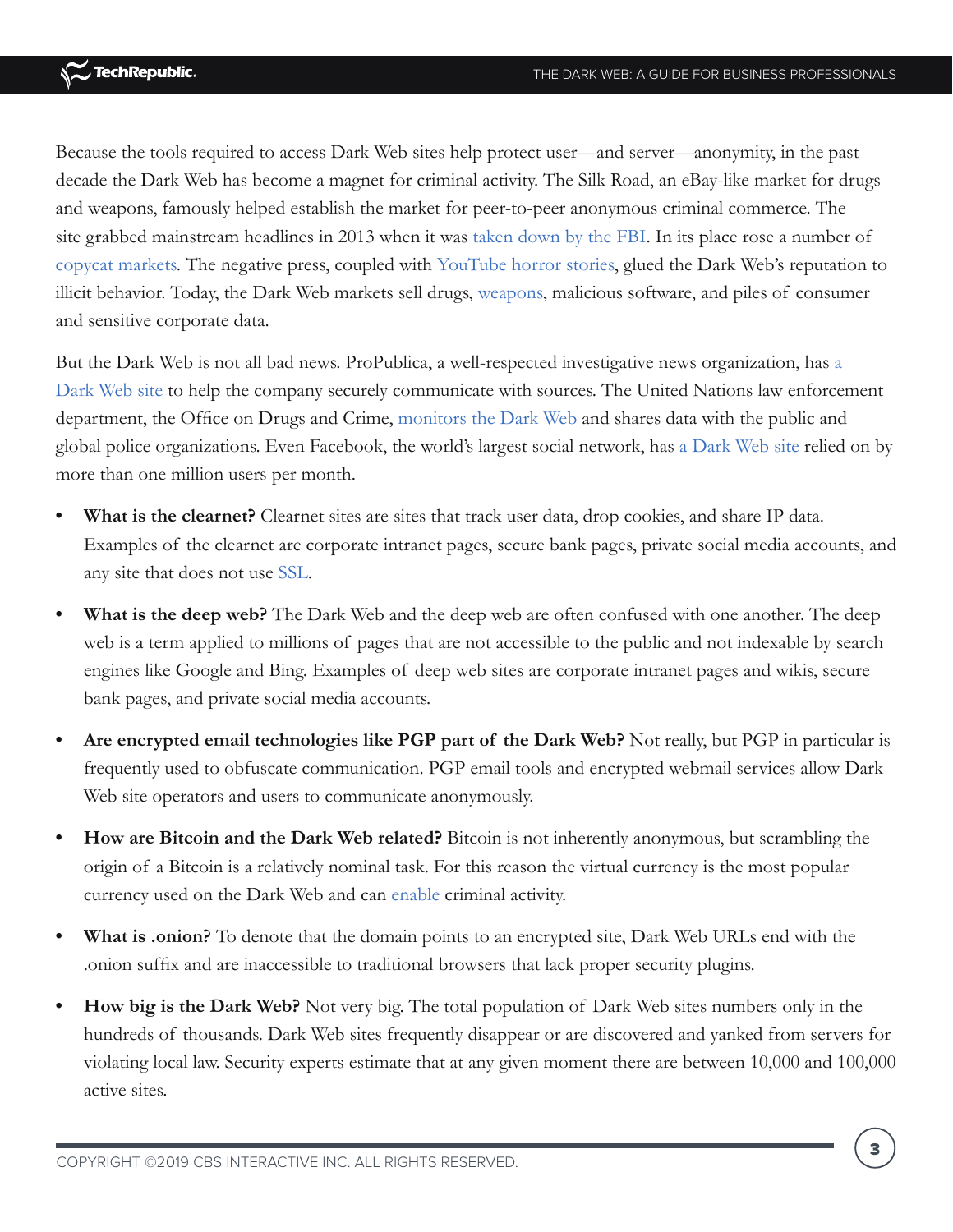### Additional resources

- [How the Dark Web works](http://www.zdnet.com/article/how-the-dark-web-works/) (ZDNet)
- [10 things you didn't know about the Dark Web](http://www.zdnet.com/pictures/10-things-you-didnt-know-about-the-dark-web/) (ZDNet)
- [This dark web market is dedicated to compromising your emails](https://www.zdnet.com/article/this-dark-web-market-is-dedicated-to-compromising-your-emails/) (ZDNet)
- [Dark Web 101: Your guide to the badlands of the internet](https://www.cnet.com/news/darknet-dark-web-101-your-guide-to-the-badlands-of-the-internet-tor-bitcoin/) (CNET)
- [The United Nations: "We're all facing the same global cyber-threat"](https://www.techrepublic.com/article/the-united-nations-were-all-facing-the-same-global-cyber-threat/) (TechRepublic)
- [Four misleading myths about the Dark Web](https://www.techrepublic.com/article/four-misleading-myths-about-the-dark-web/) (TechRepublic)
- [The light side of the Dark Web](https://www.techrepublic.com/article/the-light-side-of-the-dark-web/) (TechRepublic)
- [IBM Security takes us on a tour of the Dark Web](https://www.techrepublic.com/article/ibm-security-takes-us-on-a-tour-of-the-dark-web/) (TechRepublic)

## WHY DOES THE DARK WEB MATTER?

Though the name sounds ominous, the Dark Web did not hatch from some evil hacker lab. The Dark Web is simply a network of websites that require basic encryption technologies to be enabled before users can load content. These are the same technologies that protect passwords when users log on to bank portals and sites like Gmail and Facebook.

For this reason, the Dark Web is used by proponents of privacy and encryption. Organizations as diverse as the Electronic Frontier Foundation, Facebook, the US State Department, and the United Nations all argue vociferously that encryption is a [fundamental human right.](https://www.techrepublic.com/article/why-citizens-need-encryption-as-a-fundamental-human-right/)

The Dark Web is practical. The anonymity and security provided by the encrypted internet means the Dark Web is a haven for criminals, law enforcement agencies, freedom fighters, journalists, neo-capitalists, and curiosity seekers. The Dark Web is unlikely to vanish any time soon.

#### Additional resources

- [Campaign 2018: How the dark web could hurt the midterm elections](https://www.cnet.com/news/campaign-2018-how-the-dark-web-could-hurt-the-midterm-elections/) (CNET)
- [Starting at \\$40, hackers can attack your business with services bought on the dark web](https://www.techrepublic.com/article/starting-at-40-hackers-can-attack-your-business-with-services-bought-on-the-dark-web/) (TechRepublic)
- [Stolen data on the dark web is cheaper than you might think](http://www.zdnet.com/article/prices-of-stolen-data-on-the-dark-web-are-lower-than-you-think/) (ZDNet)
- [Cryptocurrency theft malware is now an economy worth millions](https://www.zdnet.com/article/cryptocurrency-theft-malware-is-now-an-economy-worth-millions/) (ZDNet)
- [A hacker is advertising millions of stolen health records on the dark web](http://www.zdnet.com/article/hacker-advertising-huge-health-insurance-database/) (ZDNet)
- [The Dark Web: How much is your bank account worth?](https://www.zdnet.com/article/the-dark-web-how-much-is-your-bank-account-worth/) (ZDNet)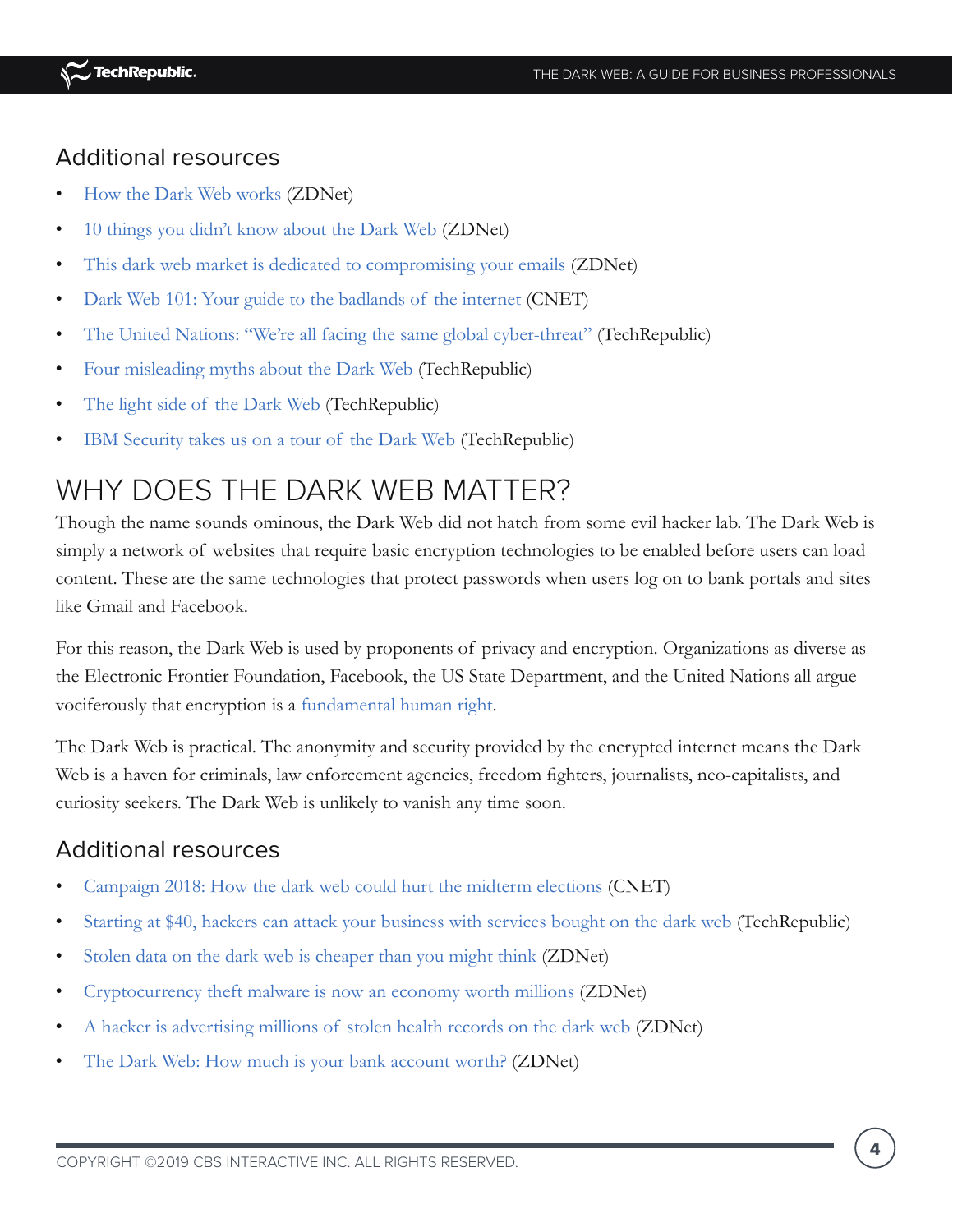- [Video: Here's why Facebook is buying passwords from the dark web](http://www.zdnet.com/video/heres-why-facebook-is-buying-passwords-from-the-dark-web) (ZDNet)
- [How hackers steal EHR data and sell it on the Dark Web](https://www.techrepublic.com/article/how-hackers-steal-ehr-data-and-sell-it-on-the-dark-web/) (TechRepublic)
- [How the cyber insurance industry detects the next big attacks](https://www.techrepublic.com/article/how-the-cyber-insurance-industry-detects-the-next-big-attacks/) (TechRepublic)

# WHO DOES THE DARK WEB AFFECT?

Using the clearnet generates data. Consumers generate data every time they create a social media account, send a webmail message, or upload a photo from a smartphone. Governments and large corporations generate and oversee billions of records and sensitive files. This makes governments and companies theft targets, and today, data breaches are common.

Consumers and companies need to be aware that sensitive records are bought and sold routinely in anonymous markets. If you've been part of a corporate or government hack, your data is on the Dark Web.

The Dark Web is also a small haven for terrorists and [organized crime](http://www.zdnet.com/article/beyond-silk-road-2-0-over-400-dark-web-tor-sites-seized-by-fbi/). Most Dark Web-focused security firms, however, caution against exaggerating the risks and size of the encrypted internet. Global law enforcement is aware of, operates on, and works to combat illicit Dark Web activity.

### Additional resources

- [Access data for 70% of top US and EU websites is being sold on dark web](https://www.techrepublic.com/article/access-data-for-70-of-top-us-and-eu-websites-is-being-sold-on-dark-web/) (TechRepublic)
- [Hackers peddle thousands of air miles on the Dark Web for pocket money](https://www.zdnet.com/article/hackers-peddle-thousands-of-air-miles-on-the-dark-web-for-pocket-money/) (ZDNet)
- [Software code signing certificates worth more than guns on the Dark Web](http://www.zdnet.com/article/illicit-certificates-worth-more-than-guns-on-the-dark-web/) (ZDNet)
- [Dark web vendors are selling remote access to corporate PCs for as little as \\$3](http://www.zdnet.com/article/dark-web-vendors-are-selling-remote-access-to-corporate-pcs-for-as-little-as-3/) (ZDNet)
- [Publicity surrounding data sold on the dark web isn't always accurate](https://www.techrepublic.com/article/the-dark-web-is-not-actually-selling-your-data-report-says/) (TechRepublic)
- [Programmer tried to sell cyberweapon on dark web for \\$50M: Reminder to secure employees](https://www.techrepublic.com/article/programmer-tried-to-sell-cyberweapon-on-dark-web-for-50m-reminder-to-secure-employees/) (TechRepublic)
- [From the dark web to the "open" web: What happens to stolen data](https://www.techrepublic.com/article/from-the-dark-web-to-the-open-web-what-happens-to-stolen-data/) (TechRepublic)
- [The price of your identity in the Dark Web? No more than a dollar](http://www.zdnet.com/article/the-price-of-your-identity-in-the-dark-web-no-more-than-a-dollar/) (ZDNet)

## HOW IS THE DARK WEB ACCESSED?

The best way to access the Dark Web is with [Tor](https://www.techrepublic.com/article/tor-the-smart-persons-guide/). An acronym for *the onion router*, Tor is an open source protocol and suite of plugins built on top of Mozilla's Firefox web browser. Tor helps anonymize the source and destination of web traffic by passing the machine's IP address through a network of similarly encrypted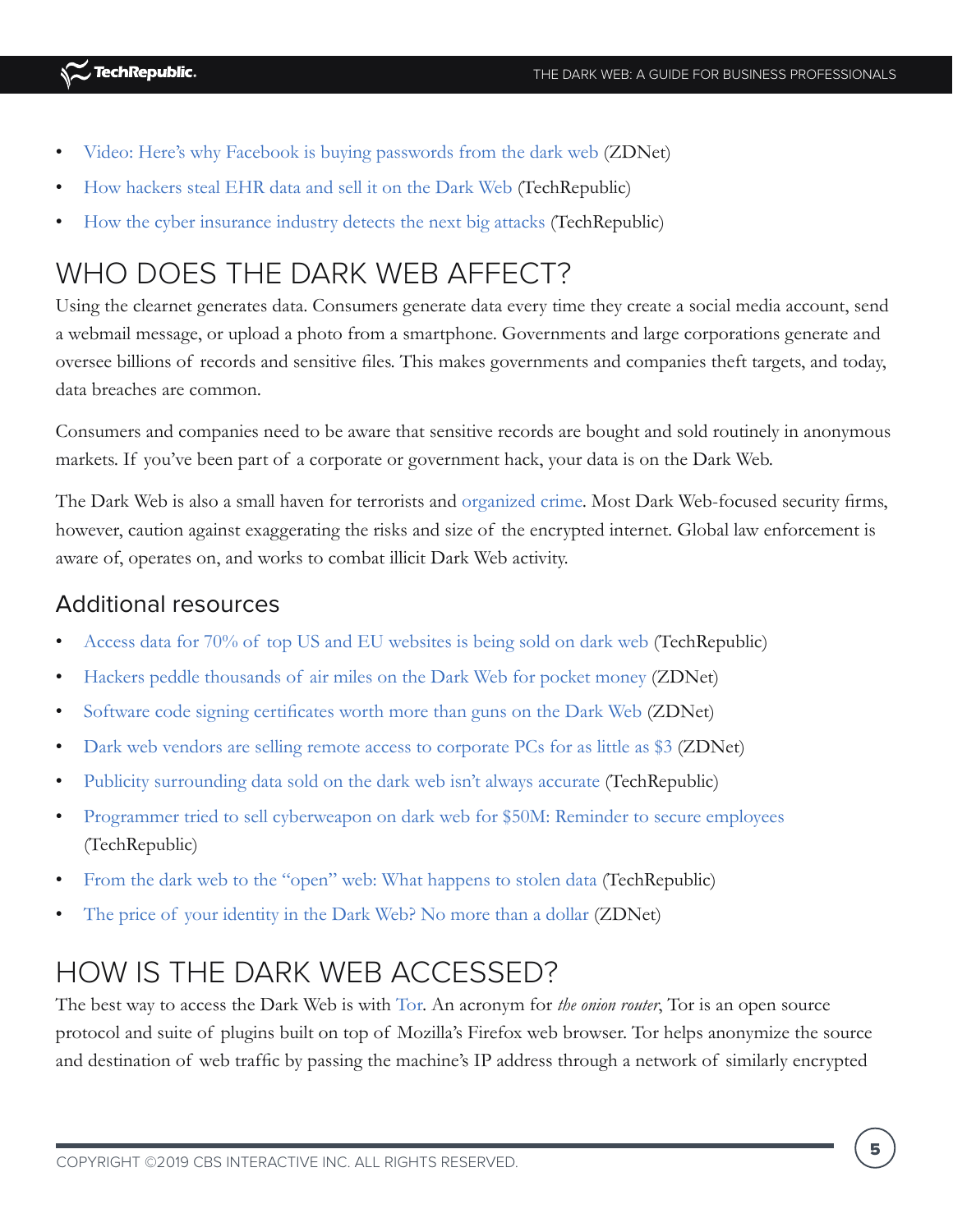IP addresses. The result is that web browsing slows down a bit as each request is bounced around the world, obfuscating user traffic.

For additional security, power users and experts also use anonymity-protecting operating systems like Tails. Tails is a Linux distribution that specializes in security and convenience. The operating system takes about 20 minutes to install on a flash drive and can be booted from the USB drive on nearly any machine in the world. Tails comes preconfigured with Tor and offers dozens of other security features.

There is no guarantee of privacy on the Dark Web. Tor recently [warned users](https://www.techrepublic.com/article/tor-users-do-not-expect-anonymity-and-end-to-end-security/) not to expect complete end-to-end privacy while using the network.

### Additional resources

- [How to safely access and navigate the Dark Web](https://www.techrepublic.com/article/how-to-safely-access-and-navigate-the-dark-web/) (TechRepublic)
- [How to access Tor, even when your country says you can't](http://www.zdnet.com/article/how-to-dance-around-censorship-and-access-tor-even-when-blocked/) (ZDNet)
- [10 Dark Web warning signs that your organization has been breached](https://www.techrepublic.com/article/10-dark-web-warning-signs-that-your-organization-has-been-breached/) (TechRepublic)
- [Here's what happens during a social engineering cyber-attack](https://www.techrepublic.com/article/heres-what-happens-during-a-social-engineering-cyber-attack/) (TechRepublic)
- [Gallery: The top zero day Dark Web markets](https://www.techrepublic.com/pictures/gallery-the-top-zero-day-dark-web-markets/) (TechRepublic)
- [Gallery: The top 10 Dark Web search engines](https://www.techrepublic.com/pictures/gallery-the-top-dark-web-search-engines/) (TechRepublic)

## IMPORTANT CAVEATS

Both novices and experts should exercise care and caution when visiting the Dark Web. TechRepublic does not condone illegal activity or unethical activity. Offensive material can sometimes be just a click away. Browse at your own risk. Never break the law. Use the Dark Web safely and for legal purposes only.